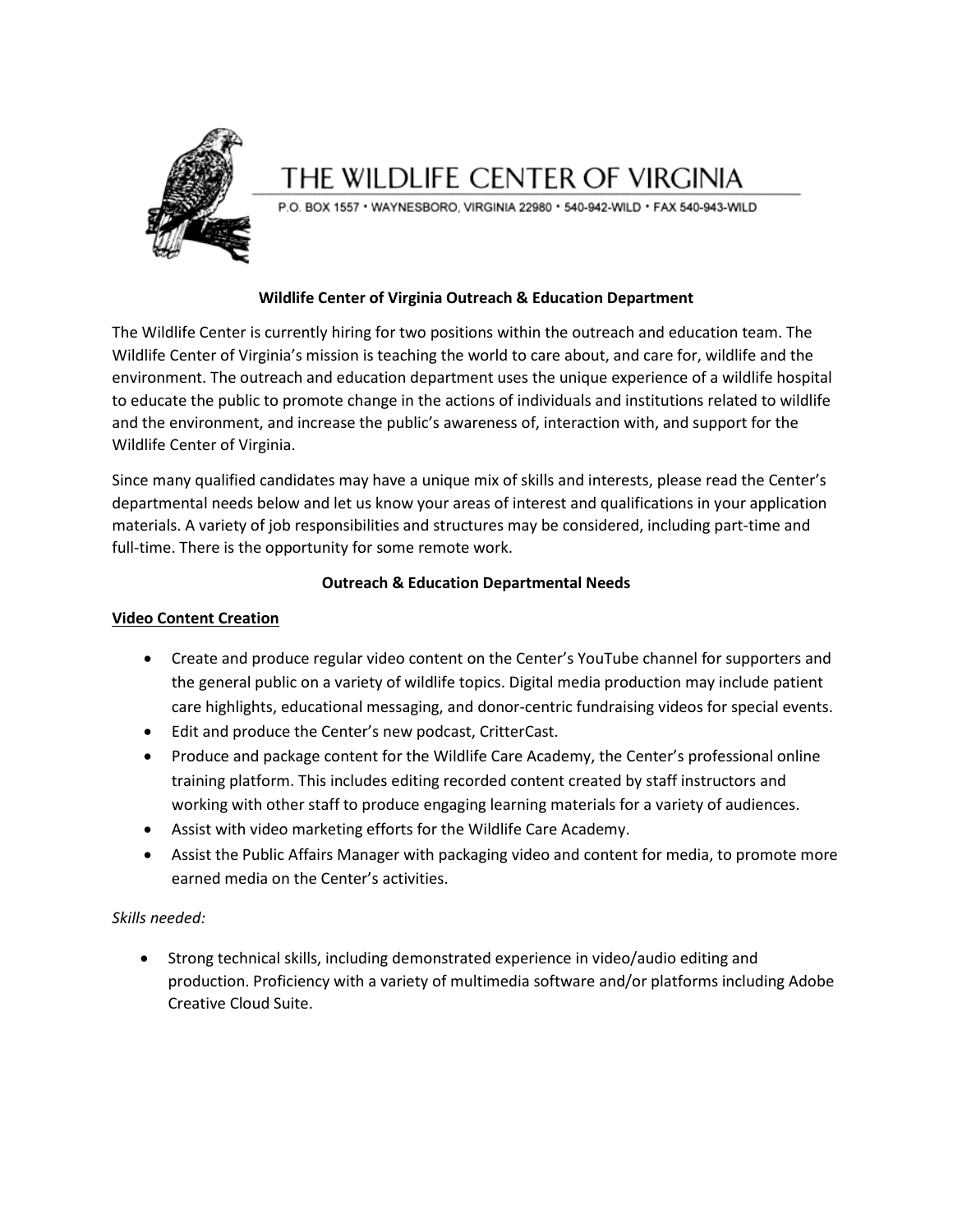# **UNTAMED Co-production**

 Along with the Senior Vice President for Outreach & Education, co-produce the Wildlife Center's *Untamed* television series with VPM. This includes identifying topics for each episode, writing full episode treatments, identifying and securing staff and special guest interviews, filming and organizing videos to use in each episode, and working with VPM on the review process. Create supplementary material for each episode in the Wildlife Center's *Untamed* compendium, including videos, stories, resources, graphics, etc.

# *Skills needed:*

- Natural storyteller, ability to craft a compelling story arc to educate the public on wildlife and environmental issues.
- Excellent time management skills, including ability to manage deadlines.

# **Digital Communications**

- Contribute to written website content, including patient stories, news articles, and blog posts. Communicate with donors for the Center's *Caring for Critters* program via email. Regularly interact with Center supporters on the website's moderated discussion.
- Manage the Center's social media platforms, including Facebook, Twitter, Instagram, TikTok, and YouTube accounts. Create content and track analytics for monthly reports and assessments.

### *Skills needed:*

- Strong communication skills, both written and verbal. Strong writing and editing skills for print, web, social media, and marketing materials.
- Demonstrated experience social networking tools for education and outreach.
- HTML coding and basic website design skills desirable.
- Some experience with graphic design desirable.

# **Wildlife Care Academy Project Management and Course Development**

The Wildlife Care Academy focuses on professional training and provides excellent academic programs in the fields of wildlife rehabilitation, medicine, and conservation education.

 Plan and coordinate course content for the Academy's Accord Learning Management System (LMS), prioritizing development of courses that actively engage participants through asynchronous instructional techniques. Conceptualize new courses and design and produce curriculum guidelines and program outlines that will enhance user learning experience and engagement.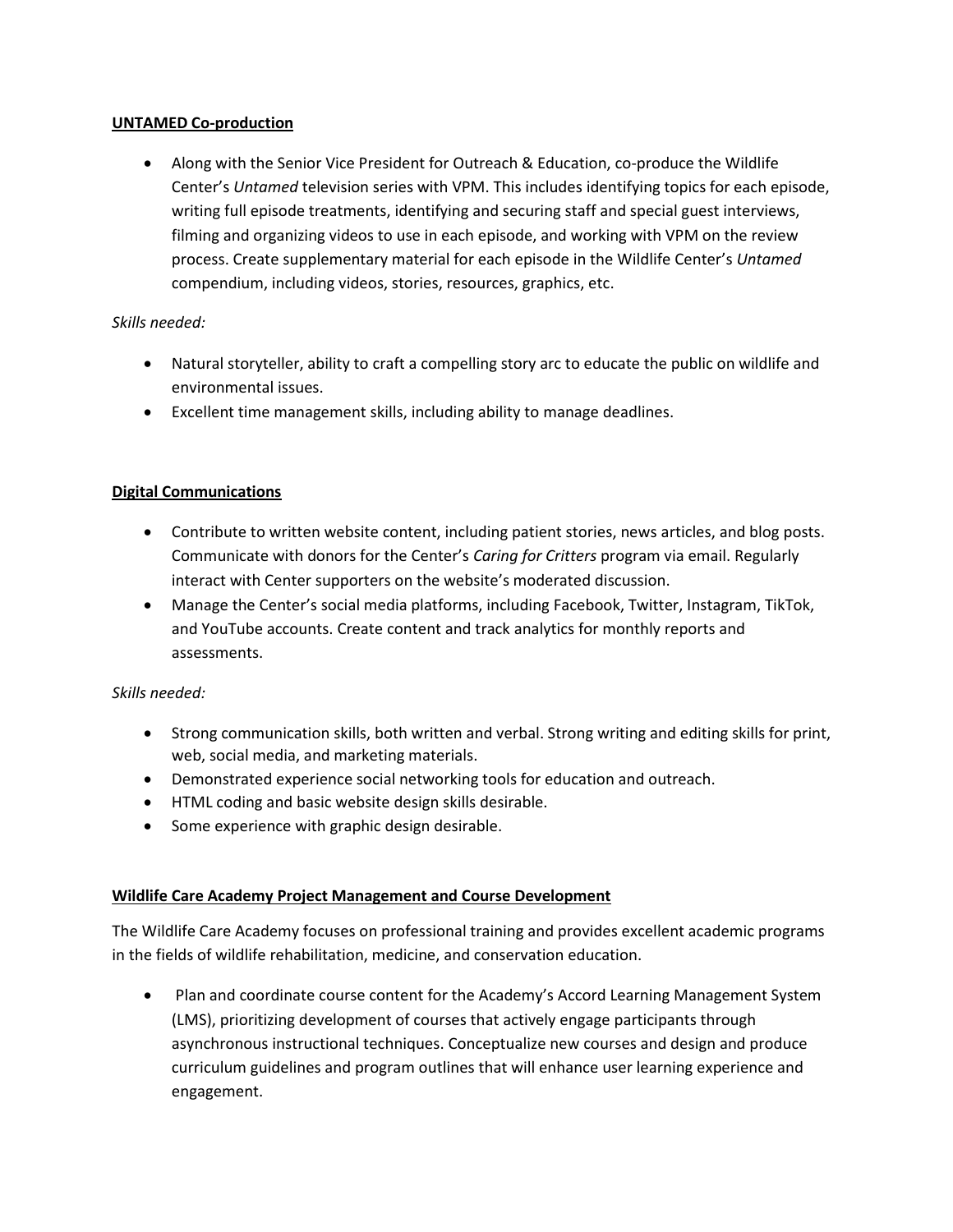- Work with other course instructors to plan and produce learning elements, including instructional videos featuring hands-on content, PowerPoints, printable guides, and quizzes for new courses. Provide instructional coaching and presentation design guidance; set deadlines, track progress, and provide instructor support to complete new content and courses.
- Serve as co-chair for annual wildlife rehabilitation training conference, *Call of the Wild*. Collaborate on planning, delegation, organization, and implementation of all aspects of the *Call of the Wild* Conference as required, including program planning and schedule, moderator assignments and training, and utilization of virtual conference platform or physical event space. Maintain primary responsibility for registration, check-in, session attendance, exhibitors, and responding to questions and messages regarding registration, continuing education (CE) certificates, feedback, etc. Support WCV staff in design, development, and presentation of lectures and workshops for *Call of the Wild*.
- Assist with development and utilization of digital marketing materials for the Wildlife Care Academy's various programs.

# *Skills needed:*

- Technical knowledge and skills regarding online learning systems including synchronous and asynchronous software, techniques, and technologies.
- Use of Microsoft Word, Powerpoint, Excel, and other software for design and development of education and training materials, and tracking of program statistics.
- Ability to lead and guide team projects, manage deadlines, and facilitate effective teamwork.
- Organization, creative problem solving, ability to design and implement new programs and projects independently.

# **Education & Outreach Programming**

- Plan and execute regular online public programming with staff and external guests on a variety of wildlife topics and issues through online broadcasting tools, the Center's webcam network, and moderated discussion. This includes being on camera, leading programs by interviewing guests and sharing information, as well as the back-end production of programs through a live streaming platform. Identify opportunities for new online outreach programs through the Center's webcam network and moderated discussion; work with other staff to reach additional non-school audiences.
- With other outreach staff, assist with training, handling, husbandry, feeding, and physical health of the Center's two dozen non-releasable education ambassadors, including turtles, snakes, opossums, and raptors. Maintain records on animals' health, behavior, maintenance, and program participation.
- Along with other outreach staff, lead in-person open-house tours and other events for Center supporters as needed. Assist with special donor events and fundraisers, including the Center's annual Gala & Benefit Auction.

#### *Skills needed:*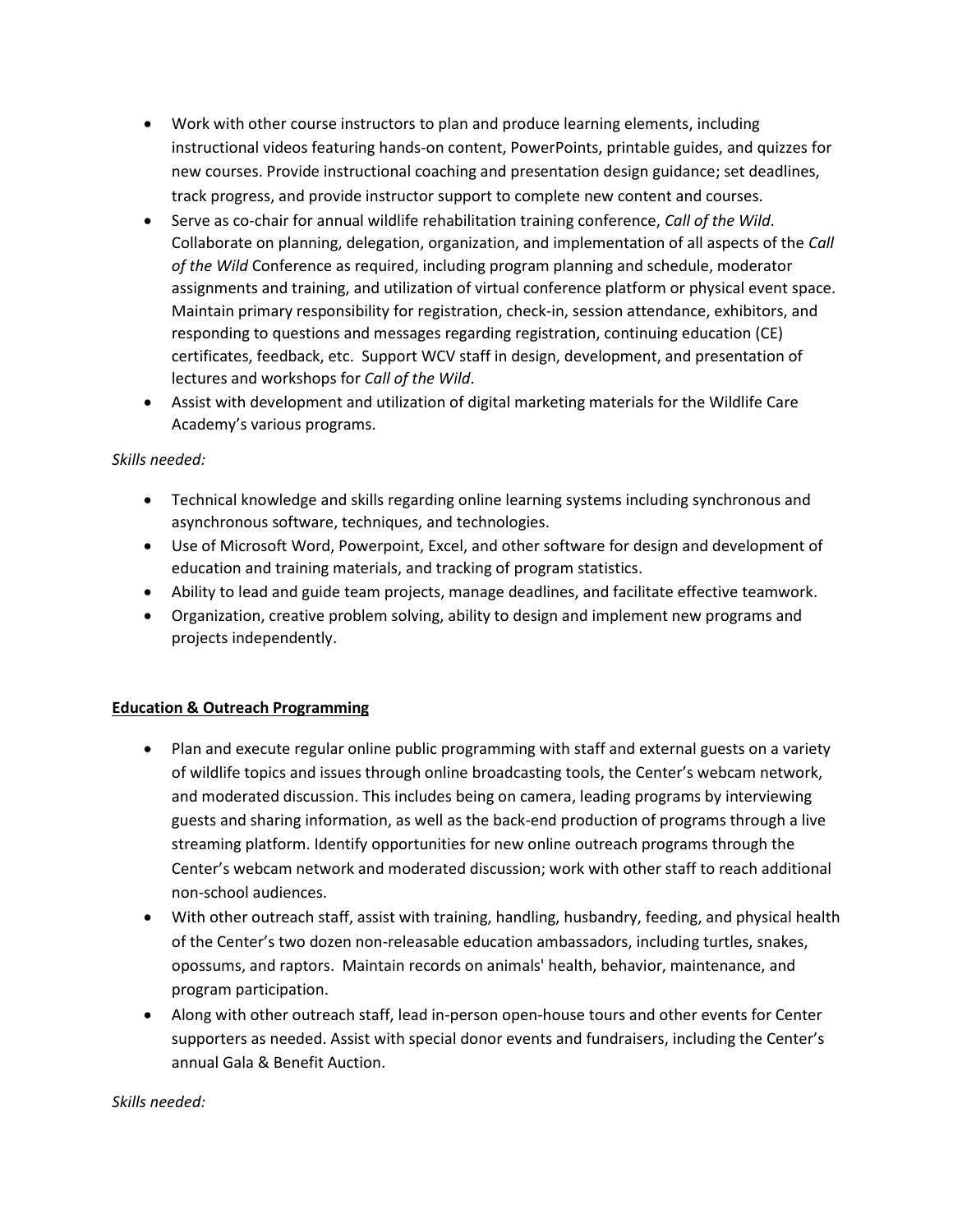- Demonstrated experience in effective public speaking.
- Animal training and handling skills desirable but not required.

# **Other Duties as Needed**

All members of the outreach department provide general support to other staff, interacting with the public, fundraising efforts, and general support of Center special projects. These are both evolving positions in an evolving department.

# **Position Requirements**

The outreach and education department is an ideal environment for those who enjoy variety in their day-to-day work. All ideal candidates for open positions within the outreach department:

- Must be enthusiastic, efficient, creative, flexible, and adaptable with strong time management skills. Actively identify and pursue new avenues of public engagement, and will have opportunities to take ownership of such initiatives and projects.
- Have a strong ability to communicate a message about subject matter in which you are not proficient. Whether distilling an important wildlife issue into a video format, coordinating with a wildlife veterinarian to package an on-demand class about a wildlife medicine topic, or creating a 26-minute-long episode for a television show, the ability to ask questions and shape a conversation is critical.
- A jack-of-all-trades. Full-time outreach team members can juggle multiple tasks and responsibilities on a broad spectrum relating to wildlife and environmental issues.
- Have the ability to work both independently and collaboratively in a team environment.
- Demonstrated experience managing projects (any size) from start to finish, while meeting established deadlines/goals/expectations.
- Must have a strong interest in wildlife, the environment, and conservation education.
- Be professional in appearance and demeanor for both workplace and donor interactions.
- Need strong communication, collaboration, and interpersonal skills.
- Must be fully vaccinated for COVID [both vaccine and boostered when eligible].
- Must be vaccinated for rabies. If not vaccinated, the Center will cover costs associated with vaccinations.
- Current driver's license; clean driving record.